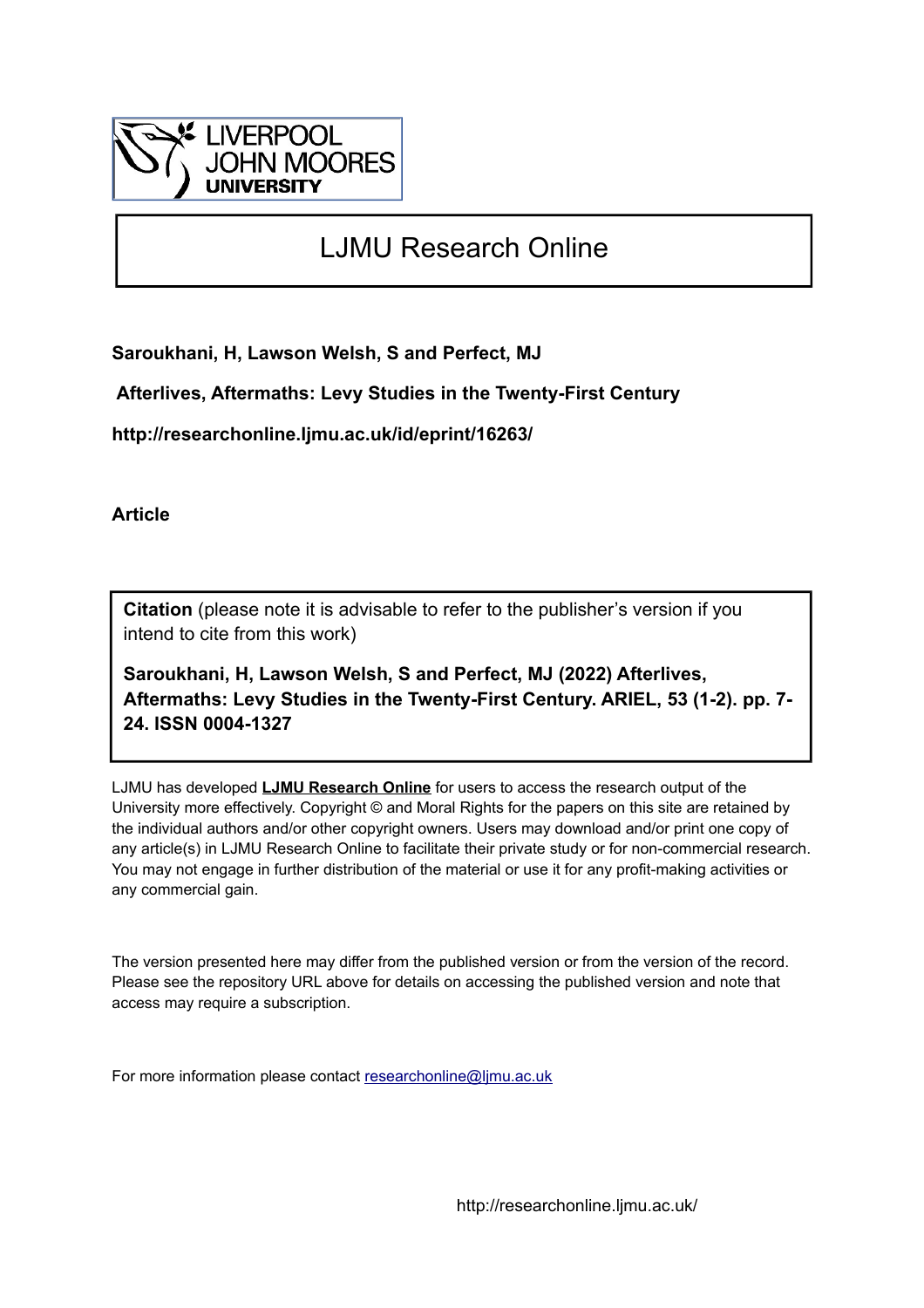Afterlives, Aftermaths: Levy Studies in the Twenty-First Century Henghameh Saroukhani, Sarah Lawson Welsh, and Michael Perfect

Andrea was never more visible than in the moment she left us. Gary Younge, "After a Life of Striving"

### **I. Introduction: The Arrival of Levy Studies**

In his *Guardian* eulogy for the award-winning writer Andrea Levy, journalist and academic Gary Younge pays tribute to the indelible ways in which Levy transformed the cultural and aesthetic landscape of contemporary writing in Britain. Younge recounts his deeply personal relationship with Levy by recalling the nature of their connection: "We shared a sense of humour—raucous, playful and occasionally bizarre—and a politics that was rooted in anti-racism, equality and internationalism." This worldly, insurgent, and irreverent sensibility shared between Younge and Levy frames an intimate eulogy that not only accounts for a remarkable life but also lays bare the longstanding political impetus of Levy's work and thinking. "Fiction," Levy once stated, "could be one of the most powerful political weapons you can have in your armory" ("Interview" 261). As Younge notes in his foreword to this special issue, Levy told him something very similar: that, through fiction, "you can take on the world" (XXX). From her novels, short stories, essays, and unpublished projects to the multitudinous and continued adaptations of her writing—in the form of audiobooks, radio performances, and productions for the stage and the screen—Levy's aesthetic armory powerfully demonstrates the profound entanglement between politics and the imagination. Attuned to the deep-seated and interminable legacies of empire, transatlantic slavery, and migration, her creative output has always distinguished her as a writer dedicated to exploring the devastating aftermath of imperial history while attending to the ways in which art might nurture new, more equitable ways of imagining the world. In the wake of her passing, this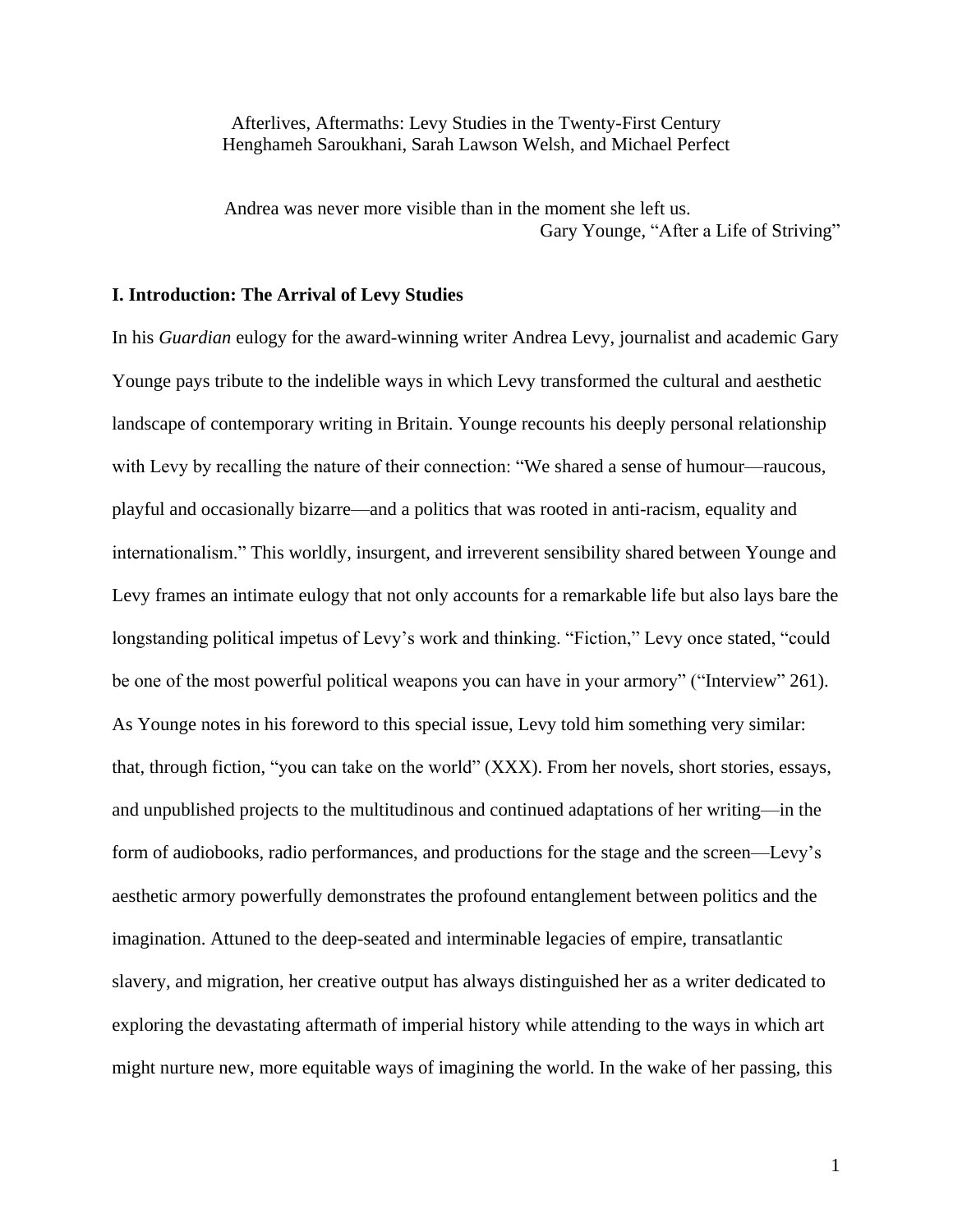special issue considers Levy's legacy from the purview of the contemporary and explores the ways in which her rebellious writing remains startlingly, even disturbingly, relevant. In a political climate that has heightened the nativist impulses behind Britain's decision to leave the European Union, exposed an attendant history of antagonistic immigration policies through the catastrophe of the Windrush scandal, and intensified the continued demonization of migrants, refugees, and the "undocumented" around the world, we explore the lasting political imperative of Levy's complex aesthetic vision. To extend Younge's poignant reflection, this special issue argues that Levy's writing, published and unpublished, and in all its proliferating genres and afterlives, has not only become more visible but has never been more urgent.

The exigency of Levy's writing has made her work both unceasingly timely yet also untimely—even transcendent—in its critical engagement with the grand narratives of imperial history. As Maya Jaggi poignantly notes, those artists who appear "ahead of their time" (3) or "prescient . . . are close readers of history—history that is always at risk of distortion" (7). Drawing from Jaggi's characterization of prescient art, we suggest that the urgency of Levy's writing resides in how her viscerally affecting and boundary-crossing craft is shaped by the distinctive historicity of her work. That both her fiction and nonfiction, in print, audio, and audio-visual formats, speak to immediate social and political issues surrounding, for instance, curricular decolonization, representations of imperial nostalgia, and protest movements advocating for social justice such as Black Lives Matter, should come as no surprise. Levy's erudite rendering of the variegated histories of slavery, empire, and white supremacy—histories that are often only selectively remembered, co-opted, or in danger of censure from conservative attitudes that regard them as dangerously "woke"—forges an aesthetics that exposes the absurd logic of inequalities across the spectrums of race, class, gender, and cultural circumstance.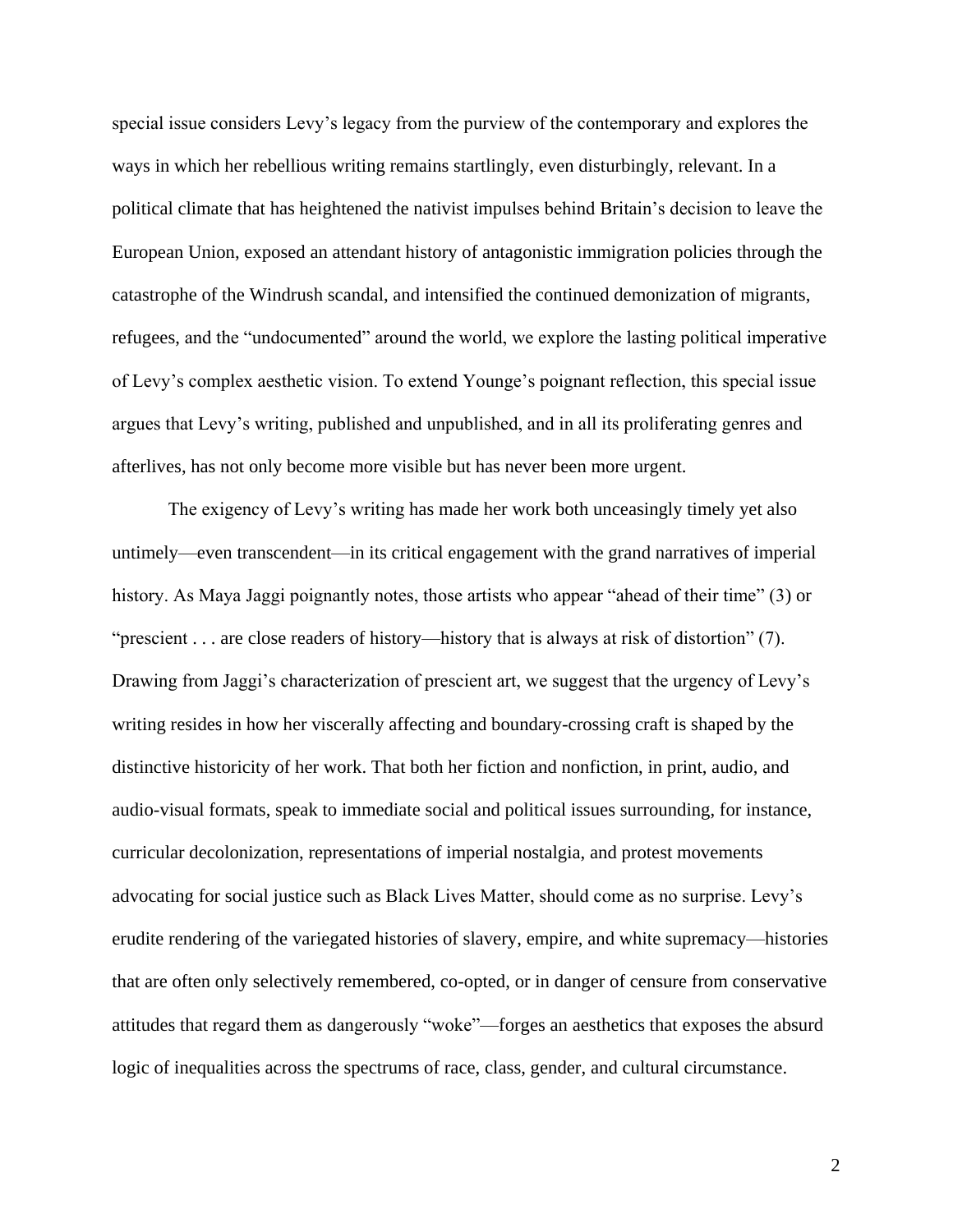Levy's oeuvre continues to proliferate after her passing, particularly through adaptations of her writing alongside an archive that is housed at the British Library (BL) in London and that contains unpublished material. As such, an accelerated form of canonization is developing, which marks the way in which her creative articulation of the past distinguishes her enduring prescience. Levy's texts are becoming, in many ways, living classics. Her writing encapsulates an uncanny foresight that seems to perpetually remain of its time.

By examining the afterlives of Levy's creativity, this special issue seeks to inaugurate "Levy studies"—a field of critical inquiry that interrogates the burgeoning output of Levy's work and the expansive significance of her aesthetic and political legacy. In recognition of the important criticism that has already been produced on Levy's writing<sup>1</sup> and in keen anticipation of, and provocation toward, future work, we would like to designate the field in ways that formally acknowledge the canonical influence, breadth, and complexity of her creative output. The designation of Levy studies enables an immediate and reflexive engagement with the dynamic way in which a writer's works become regarded as classics. Levy's writing, for instance, has been shortlisted for the Man Booker Prize and has won other prestigious accolades, including the Whitbread Prize, the Commonwealth Writers' Prize, the "Best of the Best" Orange Prize (now known as the Women's Prize for Fiction), and the Walter Scott Prize. Her bestknown novel, *Small Island* (2004), was part of the largest mass-reading initiative in Britain with *Small Island Read 2007*, and, according to Mark Chandler from *The Bookseller*, it became "the biggest-selling winner of the Women's Prize to date." Levy's novels have been translated into many languages and have become commonplace fixtures on academic syllabi in numerous countries. The theatrical adaption of *Small Island* has even been conceptualized as a study guide for various secondary education curricula in Britain. <sup>2</sup> Her final two novels, *Small Island* and *The*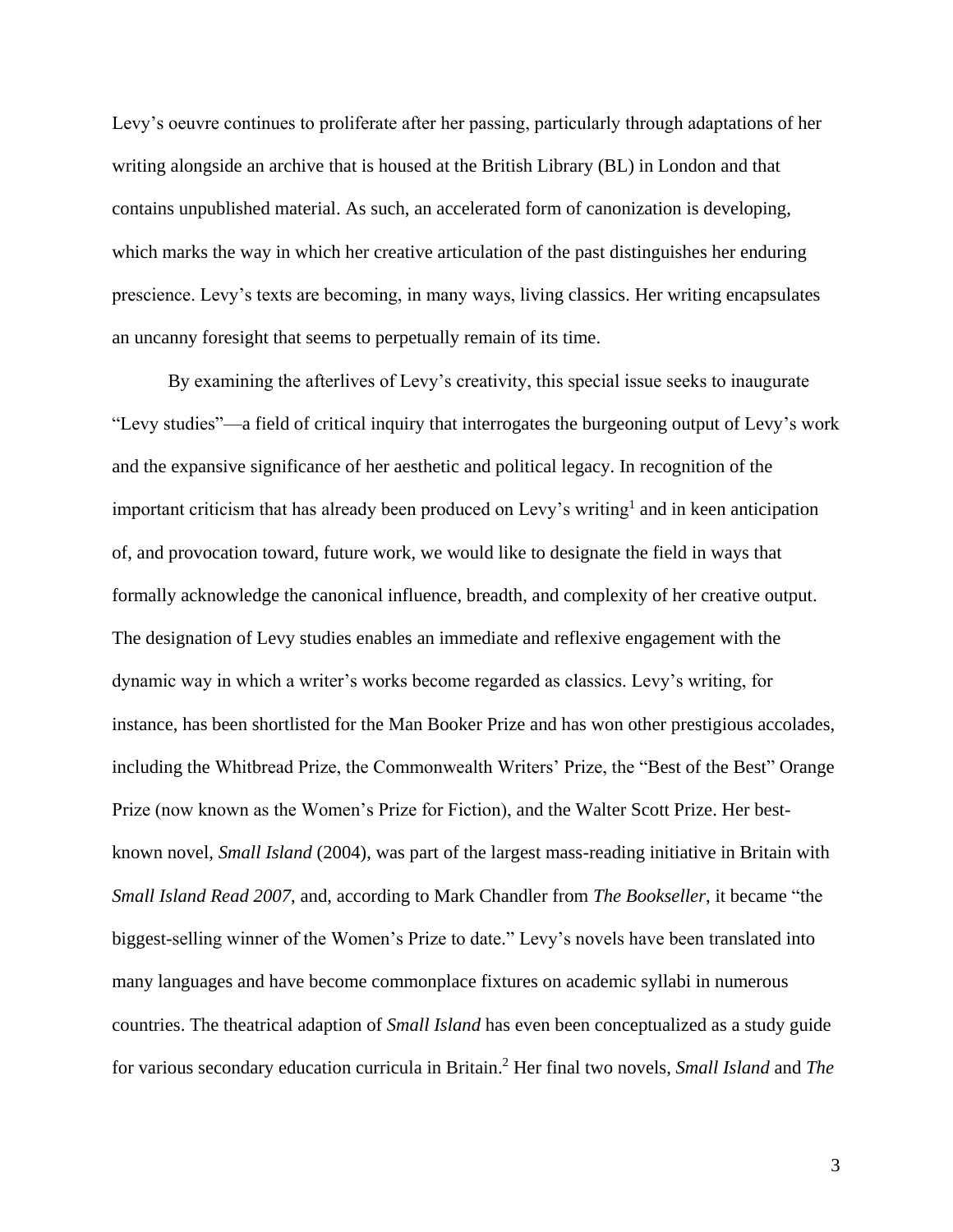*Long Song* (which was recently staged at the Chichester Festival Theatre in October of 2021), were additionally adapted by the British Broadcasting Corporation (BBC) as period dramas for television. Levy's arresting prose and focus on black British<sup>3</sup> and Caribbean histories has also made her a social and aesthetic benchmark for a generation of emerging black British writers.<sup>4</sup> Thus, the coming-canonization of her oeuvre, whether of a specifically black British canon,<sup>5</sup> a more inclusive British literary canon, or indeed an international canon, constitutes the admittedly complicated embrace of a rebellious writer into the mainstream. Levy herself expressed pleasure at the prominence that her work ultimately achieved, and yet she was also aware of the complexity of her own canonization—of the tensions between the staunchly anti-racist, inclusionary politics of her work and the powerful cultural institutions that (in the last decade and a half of her life, at least) came to endorse, disseminate and, in the case of adaptations, transform that work. Levy studies must, we argue, both register the manifest success of her work—in terms of, for instance, readership, literary prizes, curricular inclusion, and various forms of cultural adaptation—while also paying close attention to her fierce critique, in her published work and elsewhere, of the very institutions that determine whose voices and stories are heard and whose remain discounted or overlooked.

While criticism around Levy's writing and its complicated position within specific canon formations has undoubtedly been galvanized in the wake of her passing, the work of this field, and of this special issue, is in no way hagiographic. In paying tribute to Levy's legacy, we hope to contribute to a thriving field of scholarly investigation dedicated to the rigorous reading of her oeuvre. Whether it is through Levy's exploration of refugees and asylum seekers, the exclusionary practices of the nation, forms of racial melancholia, comparative global empires, cosmopolitanism, adoption, or transatlantic slavery, our contributors interrogate what it means to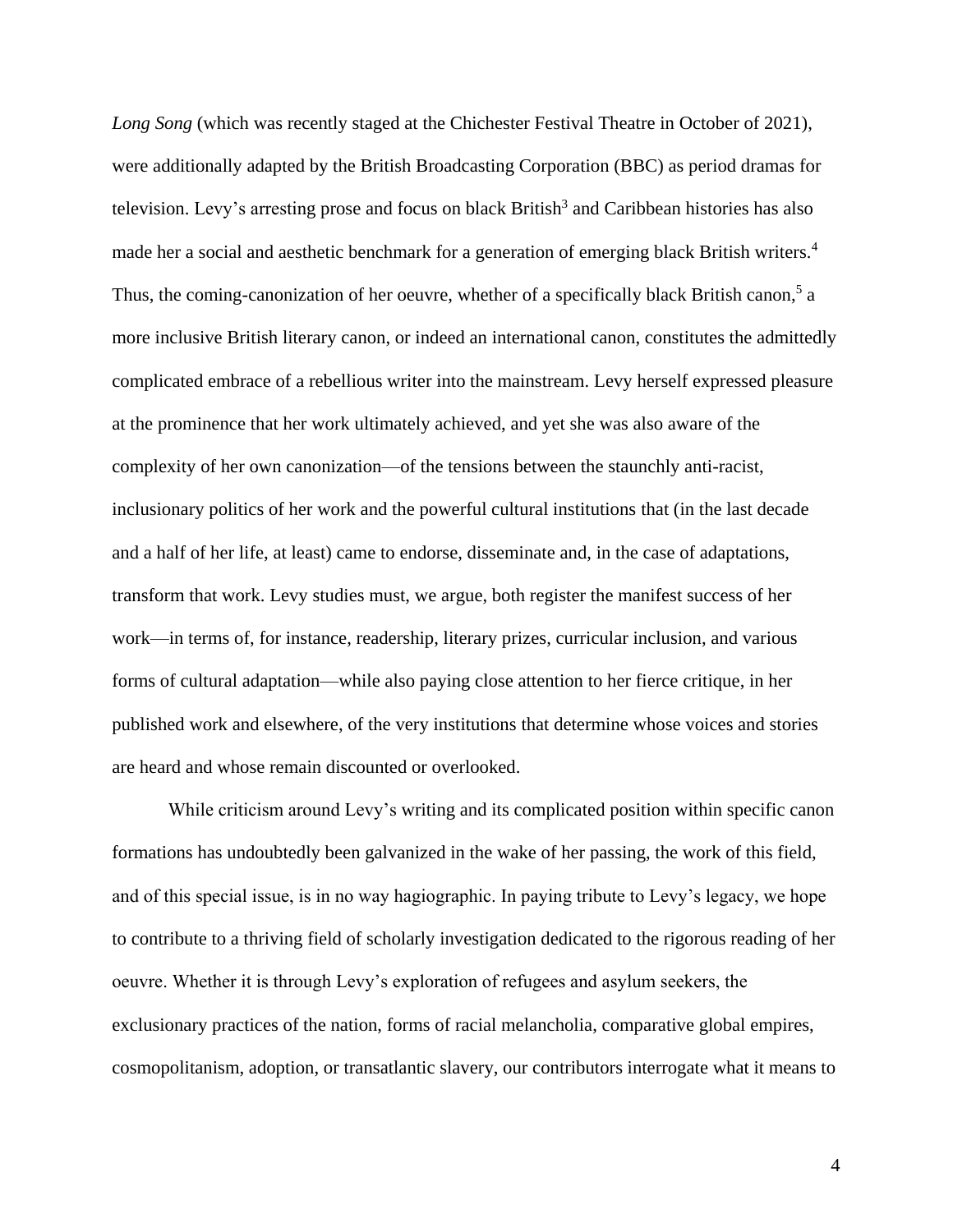critically read, reread, adapt, and even teach Levy in ways that necessarily move beyond adulation. Some contributors place Levy's work firmly within black British and Caribbean literary canons; others position her writing within the category of world literature and specific transnational perspectives, for example, by bridging black British and black Canadian literary traditions. This is important. Levy was a local, national, and global writer whose output, as our contributors demonstrate, gestures to wider transnational affiliations. Indeed, Levy's cultural impact outside the boundaries of the nation still constitutes a relatively neglected and unmined field of critical exploration. As Younge notes in his foreword, Levy's writing was as much tethered to place—often to North London in particular—as it was "cosmopolitan" (XXX). Yet Levy's work also, Younge suggests, evokes an "abstract belonging, or struggle to belong, that went beyond place" (XXX). Our placing of this in memoriam special issue in a journal based outside of Britain is thus intentional. By situating this collection of criticism and unpublished material from her archive in a Canadian journal (one that also housed an in memoriam special issue on the Trinidadian-born writer Sam Selvon in 1996), we seek to materially concretize Levy's transnational and outer-national significance. Her work is intimately connected not only to other black and Caribbean-descended writers such as Selvon but also to other literary cultures and geographic spaces that have been irrevocably shaped by the British Empire.

The critical form of memorialization that we are undertaking in this special issue seeks, then, to re-situate and perhaps even destabilize any firm conceptualization of Levy's work and the scholarship around it. We are keen to trouble not only the national ground to which discussions of Levy frequently remain restricted but the aesthetic assumptions around her oeuvre. While the novel form and the language of realism have importantly informed Levy's art, a number of our contributors demonstrate that her craft radically breaks with these categories as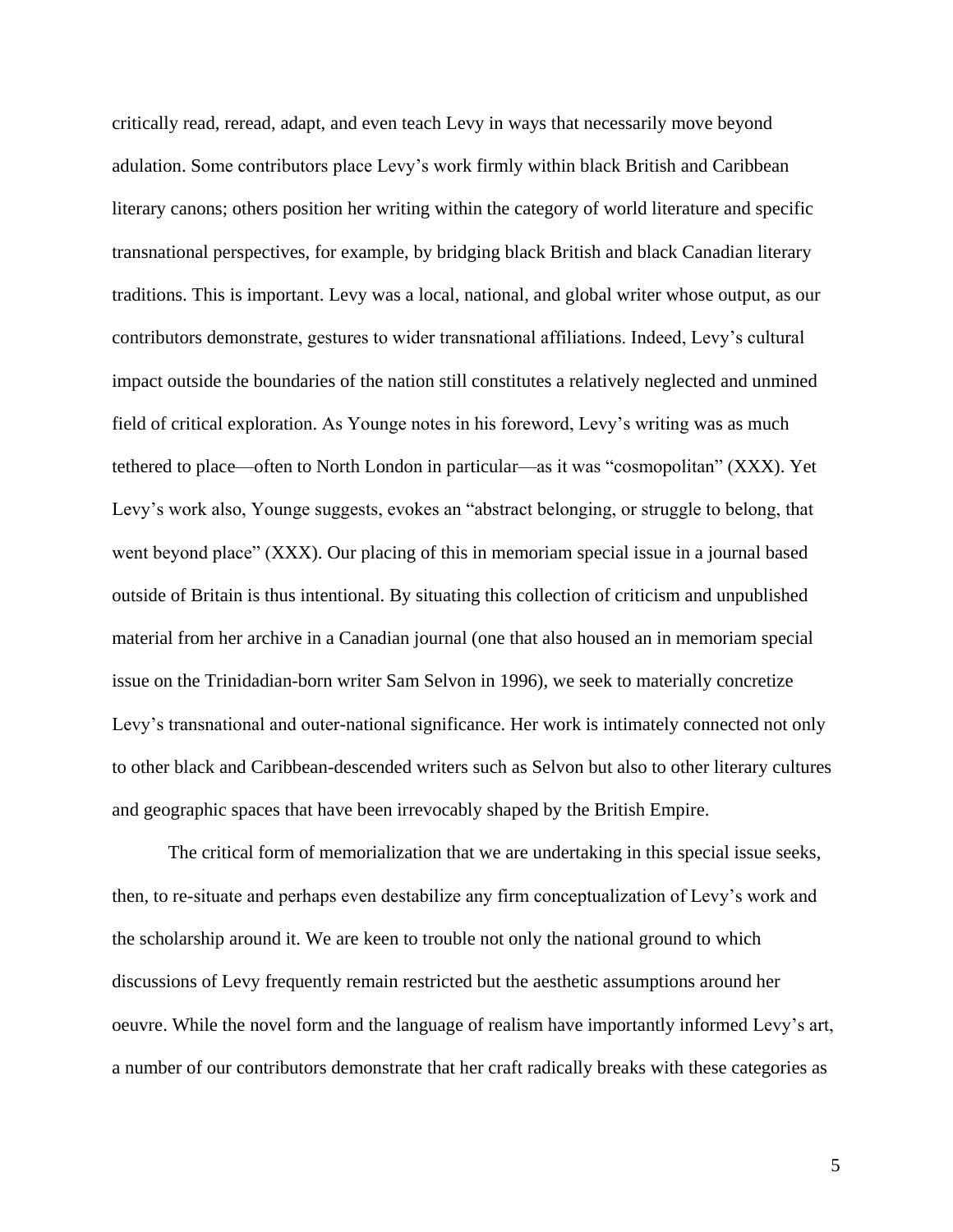well.<sup>6</sup> By closely examining Levy's novels, short stories, nonfiction, audiobook readings, unpublished screenplay, and other material from her archive as well as stage and screen adaptations of her work, this special issue establishes Levy studies as a field whose scope is beyond the purely textual. The dynamic nature of her canonization, we argue, remains crucially multimodal, situated across a range of media, from textual to sonic to visual.

#### **II. Andrea Levy: Life and Writing to Life Writing**

While Levy's oeuvre consistently crosses boundaries, resonating in local, national, and transnational ways, Levy herself always identified as having come from a thoroughly British (specifically, English) working-class background. She began writing only belatedly in her thirties and sought to bring to the fore stories of black Britain—the stories of her life—that were missing in mainstream literary cultures. Her personal connection to the now iconic Windrush generation of Caribbean migrants to Britain was an especially private one, her father having arrived on the SS *Empire Windrush* from Jamaica when it docked at Tilbury in June 1948. Her mother came to England on a Jamaica Banana Producers boat in November of the same year. Angela, the protagonist of her first, semi-autobiographical novel, *Every Light in the House Burnin'* (1994), is also of Jamaican parentage. Like Levy's father, Angela's father came to Britain in the hope of a more promising future, and the novel traces her life, past and present, growing up on a North London council estate and facing her father's declining health. Like Faith, the protagonist of her third novel, *Fruit of the Lemon* (1999), in her youth Levy knew little about her Caribbean heritage and took little interest in Caribbean history and culture. However, Levy had a startling experience when she realised, through a racism awareness training session at work, that her colleagues thought of her as black even though she had never self-identified in this way. While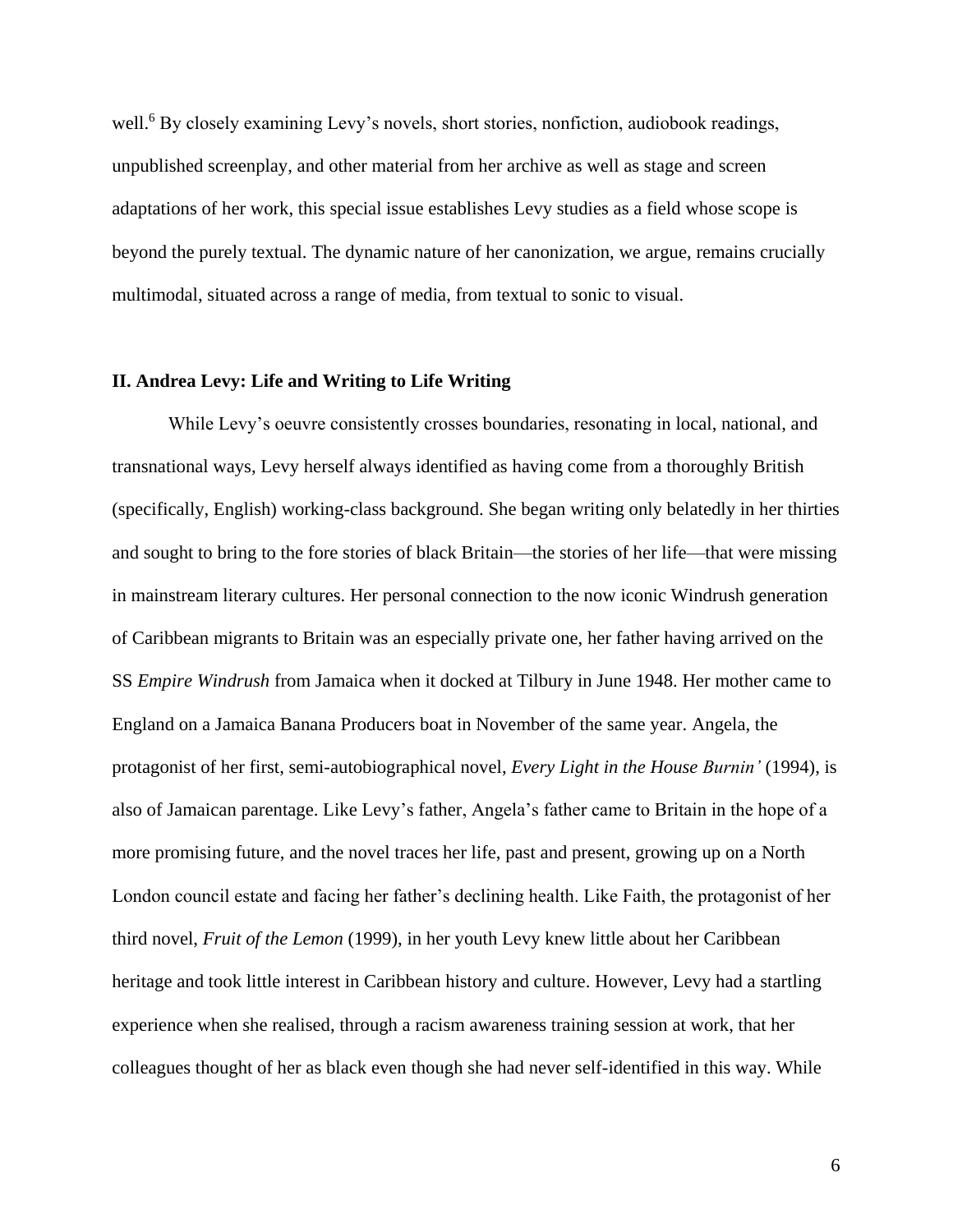this realisation caused Levy significant consternation, it also launched her on a journey of rediscovery and gave her a desire to know more about her British-Caribbean heritage. As Faith's mother explains, "Child, everyone should know where they come from" (Levy, *Fruit* 162). Indeed, much of the project of Levy's meticulously researched fiction has been to interrogate the human experience of migration to and from the Caribbean in different periods. Levy's earliest novels—*Every Light in the House Burnin'*, set in 1960s London, *Never Far from Nowhere*  (1996), set on a North London council estate in the 1970s, and *Fruit of the Lemon*, set in the Thatcherite Britain of the 1980s (as well as Jamaica)—document domestic experiences of black British life and the particular manifestations of racism prominent in British society in these periods (e.g., National Front attacks, skinhead violence, institutional racism at national organisations such as the BBC). These three texts are often regarded as slighter novels, in large part because they predate the tremendous acclaim heaped upon Levy's last novels. However, in their intimately realised domestic details, these early novels fictionally document the realities of black British lives in ways that are not only affirmative and valuable but also deeply complex in terms of composition and attention to historical circumstance.

In her later work, Levy refined her use of the novel form and expanded the scope of her examination of race, empire, and migration. In *Small Island*, Levy explores the ways in which Caribbean people were racially othered and made to feel unwelcome in Britain, despite the British Nationality Act of 1948 granting them the same rights of citizenship as those born within the United Kingdom. *Small Island* is Levy's groundbreaking contribution to the fictional retelling of Caribbean migration to Britain in the post-war era, a text to rival Selvon's very different but equally iconic account of this period, *The Lonely Londoners* (1956). While set primarily in Britain and Jamaica—the two "small islands" to which its title gestures—Levy's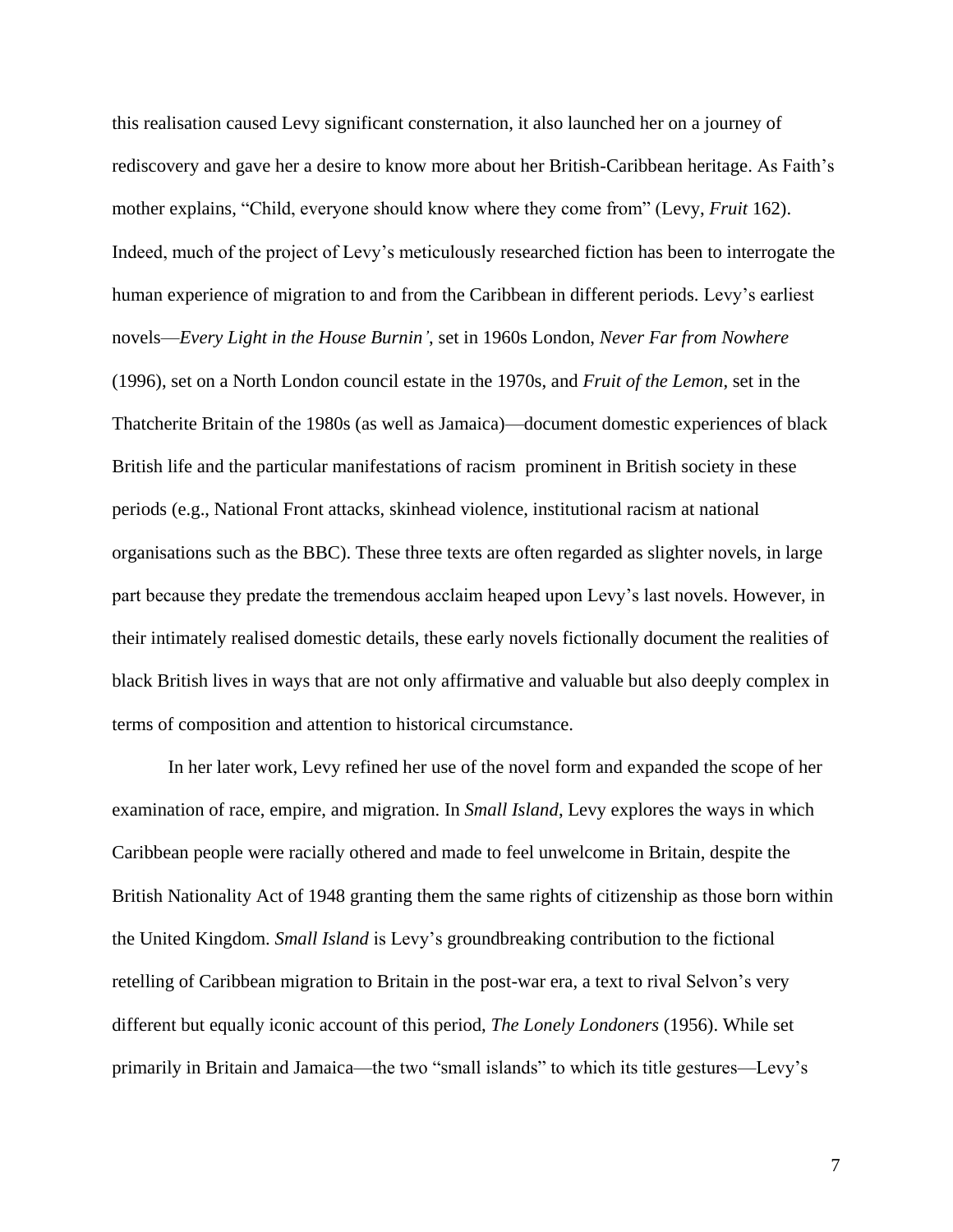novel also features sections that are set in the United States and on the India-Burma border. Levy's last novel, the compelling neo-slave text *The Long Song* (2010), is a historiographic metafiction that playfully and self-consciously probes the ethics of narrating history from the perspective of the enslaved. The novel imaginatively re-enters the harsh world of plantation society and gives voice, agency, and humanity to those made abject by the brutal system of transatlantic slavery. Both *Small Island* and *The Long Song* interweave multiple stories and voices in ways that creatively theorize narrative instability and historical aestheticization. Levy's short stories extend this focus on imperial history, colonialism, and, particularly, the voices of those systematically marginalized. For instance, in "Uriah's War" (2014), Levy not only connects the histories of the British and Ottoman Empires but also composes a story of Caribbean troops in the First World War, a colonial experience that is often neglected from the popular imaginary. In "Loose Change" (2005), Levy shifts to the contemporary and addresses the plight of an Uzbek refugee in twenty-first-century London. In doing so, she offers a devastating critique of easy pretensions towards empathy and shows how the intersections of class, race, and national belonging can unexpectedly inhibit cross-cultural connection.

If Levy's oeuvre can be understood as one form of writing the history of the self, then her turn outward (toward other nations, cultures, lives, aesthetic forms, and mediums) can perhaps be seen as an extension of her deeply political and self-reflexive style. In her unpublished television screenplay on the life of Mary Seacole (excerpted for this first time in this special issue), Levy furthers her dedication to recovering Britain's historical relationship with the Caribbean while concomitantly engaging with black history as a lived reality through the medium of television. In her final years, Levy put considerable thought, time, and energy into a documentary series on the historical relationship between Britain and the Caribbean. However, this project was ultimately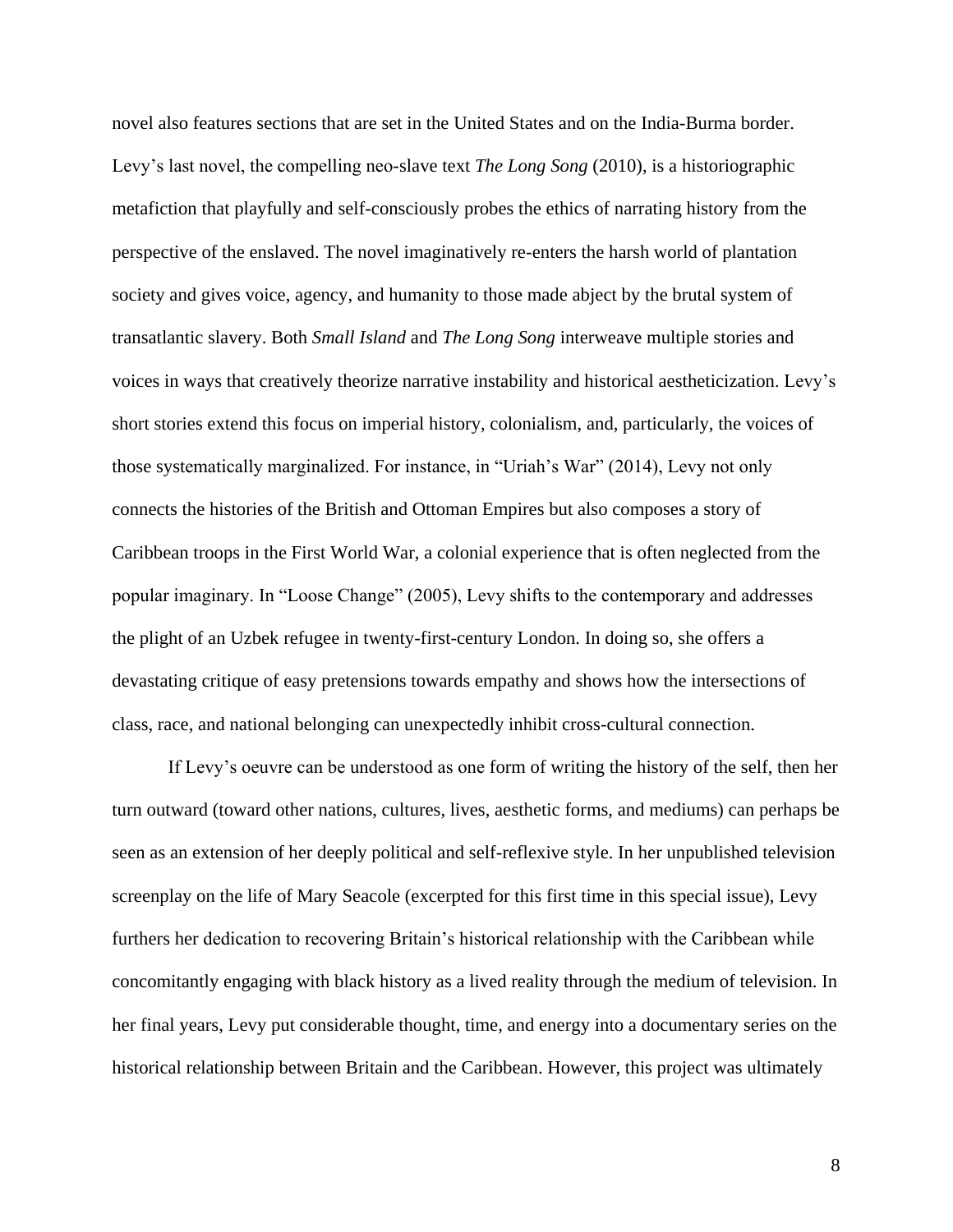rejected by the BBC for being "too personal," despite the BBC's initial insistence that Levy make it personal in order to make it viable.<sup>7</sup> The nature of this rejection speaks to the structural limitations that Levy was attempting to address in her work, especially as the politics of the personal constituted a troubling form of artistic gatekeeping. In her short dialogue piece entitled "Two," also published here for the first time, Levy explicitly (re)turns to the self and yet also looks outwards. In the story, two otherworldly entities contemplate her life, her cancer, and her impending death with dark humour and impatience. This piece reflects not just on Levy's own mortality but also on a more universal, human condition. There is, we suggest, a tendency in Levy's writing to begin with the self and, from there, open probingly, expansively, generously outwards.

#### **III. Afterlives and Archives**

In February 2020, a year after Levy's death, the BL announced its formal acquisition of her "complete archive" for the sum of £140,000 ("Complete Archive of Award-Winning Novelist"). At the time of writing, this body of artefacts remains uncatalogued (the COVID-19 pandemic caused significant delays in this process). While material from the archive may be made available digitally, thus far only one researcher has studied the physical archive, and just a few documents from it have been made publicly available online ("Complete Archive of Award-Winning Novelist"). However, as the BL's own press release states, the archive was purchased "for the nation" ("Complete Archive of Award-Winning Novelist") and will doubtless be studied and discussed by many scholars. It is a large, rich, and diverse collection of artefacts spanning decades of Levy's work. It contains, for instance, early notes towards Levy's novels and other published work; manuscripts and typescripts of those works, including early drafts, fair copies,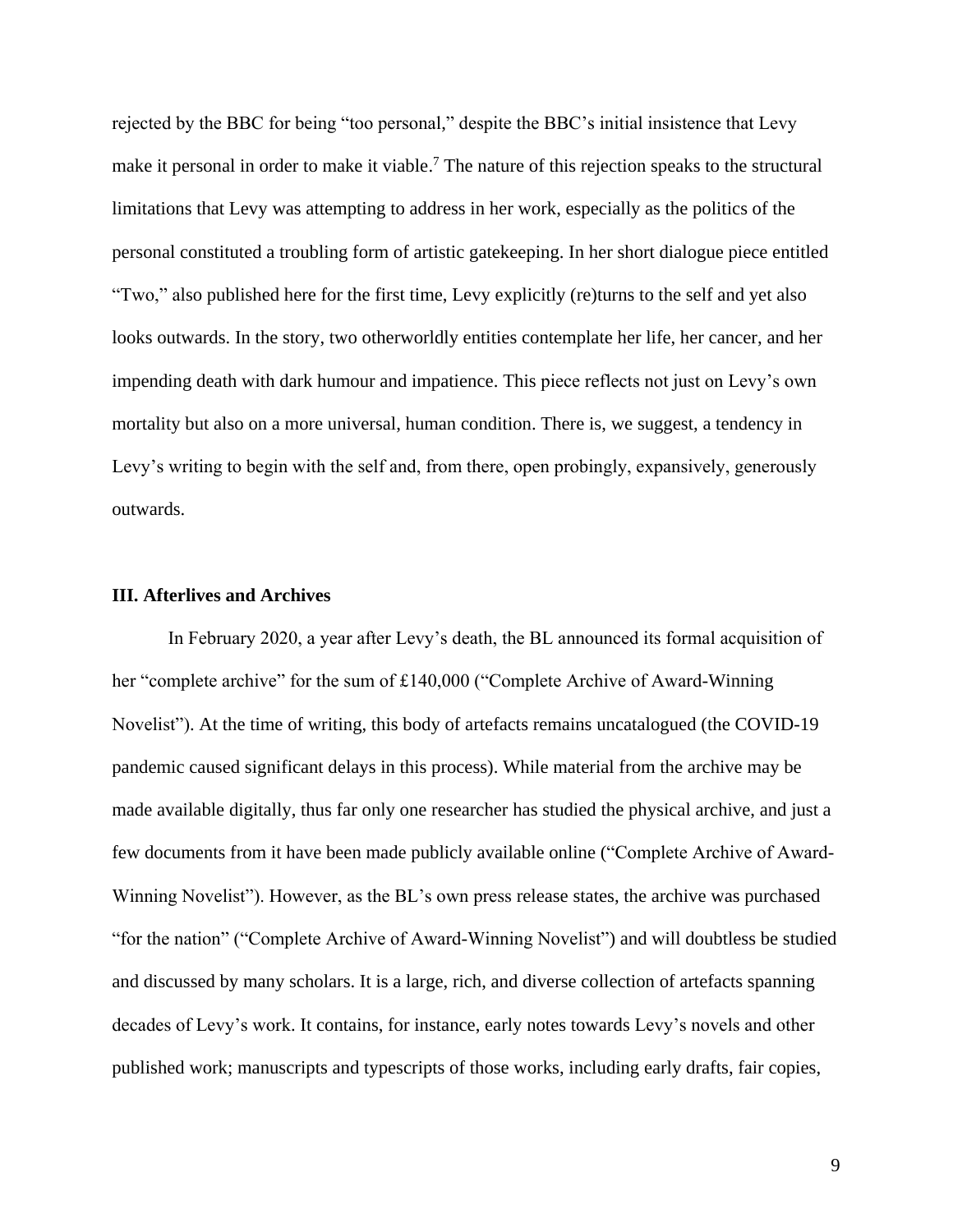and annotated proofs; draft speeches, essays, and other non-fiction; numerous diaries; documents relating to research that Levy carried out for her novels and other projects; documents relating to various adaptations of Levy's novels; Levy's personal and professional correspondence; and work towards numerous projects that did not come to light during Levy's lifetime. This extraordinary body of material will clearly be a central focus of Levy studies.

Levy was not accustomed to thinking of the body of material that has been acquired by the BL as an archive and had to be "convinced" of its status as such by others. As her widower, Bill Mayblin, put it: "Late in her life it came as a surprise to Andrea that her carefully saved boxes of notes, letters and early drafts could become something as posh-sounding as an archive. But once convinced of it there was only one place she ever wanted that archive to go, and that was to the British Library" ("Complete Archive of Award-Winning Novelist"). It seems that Levy was conscious, and perhaps suspicious, of the somewhat lofty connotations of the term "archive" and indeed aware that a body of material is not simply born but, rather, "become[s]" an archive—through, again, being valorized by particular cultural institutions. It is important, too, to note that Levy had a great deal of first-hand experience with archives. *Small Island* and *The*  Long Song (the latter in particular) were novels for which she undertook a significant amount of archival research. The collection of artefacts acquired by the BL in 2020 testifies to how meticulous a researcher Levy was. It contains, for instance, extensive notes that she made on numerous public archives, both physical and virtual. It also contains documents that she collected as part of her private research into her own ancestry. Accordingly, it is a body of written material that teems with traces of other such bodies and that registers attempts to collect in order to interpret. In this sense, Levy's archive is haunted by other archives. Yet she was acutely aware of the limitations of archives. In regard to her research for *The Long Song*, for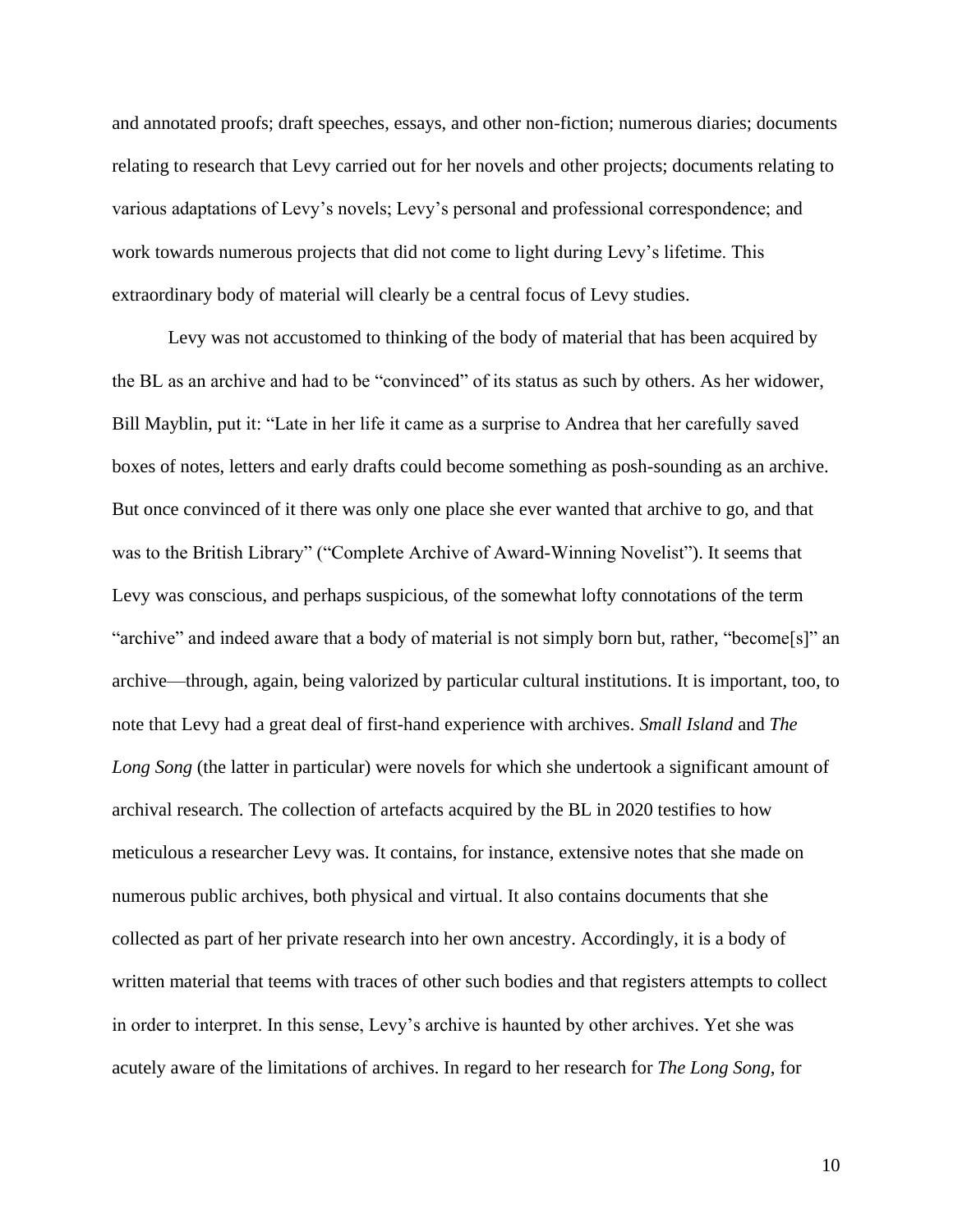instance, she spoke on numerous occasions about the lack of historical accounts of Caribbean plantation life written by the enslaved and about the resultant need to read "between the lines" of extant historical material in order to imagine the lives and voices of the human beings who were the legal property of those whose accounts are available (Levy, "Andrea Levy Interviewed by Sarah O'Reilly"). *The Long Song* constitutes, then, an attempt to address—and redress—an acute archival absence. As we suggest above, one key characteristic of Levy's work is its determination to take issue with the absence of certain stories and voices, and a great many documents in her archive (i.e., the body of material acquired by the BL) testify to this determination. Somewhat paradoxically, what has been termed Levy's "complete archive" bears witness to her awareness that, by definition, *no* archive can ever be fully "complete," but that identifying and interrogating archival omissions is a productive and urgent project. It is not merely the case that artefacts relating to Levy's work have now become archival but, moreover, that her work constitutes a fierce contestation of archival terrain. There are, we contend, enormously fruitful discussions to be had about Levy's writing not just *in* but also *of* the archive. This special issue marks the beginning of such discussions.

#### **IV. Our Contributors**

The essays in this special issue attend to the continuing afterlives of Levy's creative and critical works by demonstrating the archival sensibilities and historicity of her writing. Organized chronologically from Levy's early novels to the recent theatrical adaptation of *Small Island*, and then her unpublished projects, the essays curated here persistently situate the contemporary urgency of Levy's writing in ways that affirm what we suggest as the comingcanonicity of her work. The issue then ends with excerpts from Levy's unpublished projects.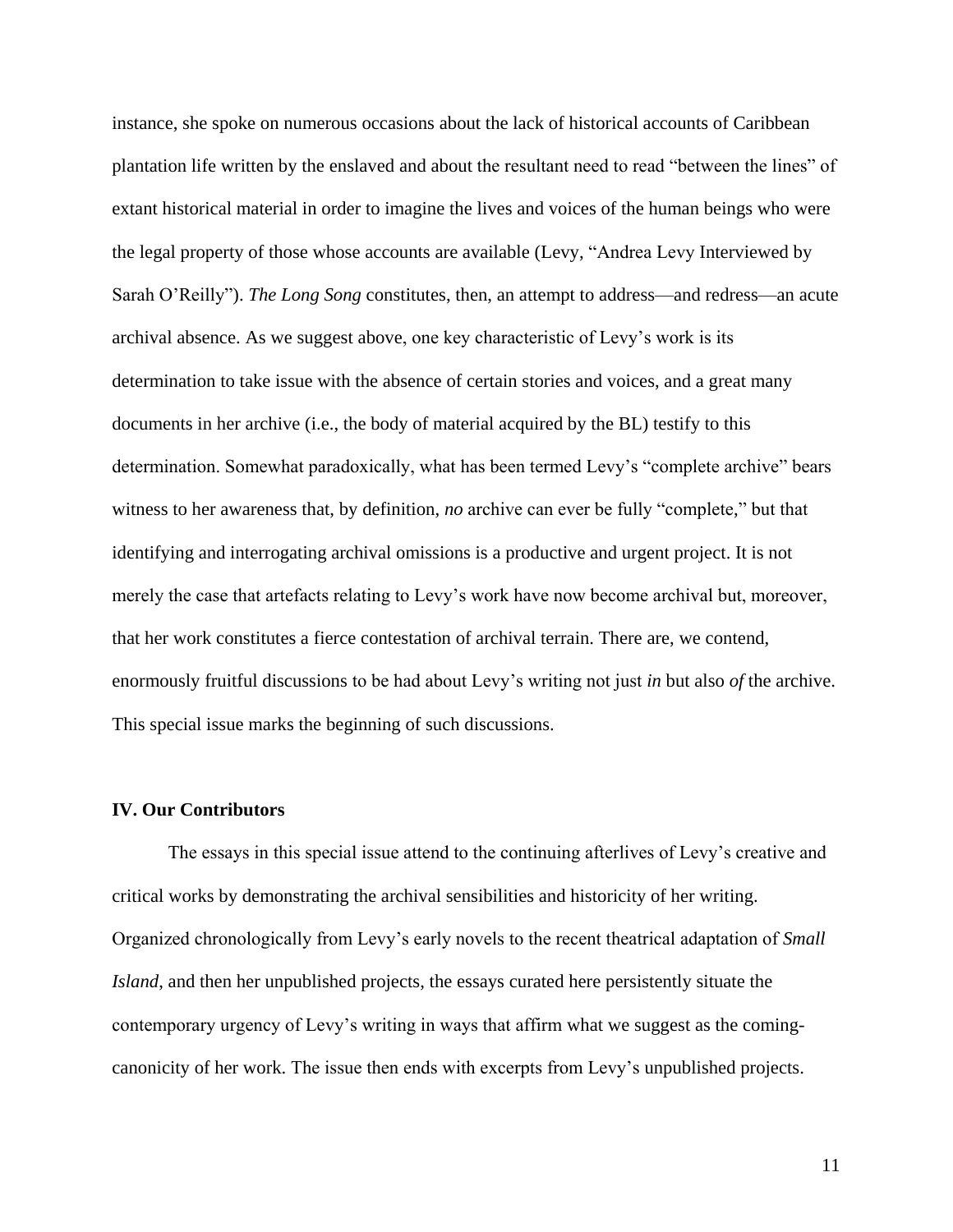Fiona Tolan's article offers a sensitive reading of Levy's first two novels, *Every Light in the House Burnin'* and *Never Far from Nowhere*. Tolan argues that rereading these texts in the context of the 2018 Windrush scandal demonstrates not only the remarkable prescience of Levy's early work but also the way in which these novels expose the problematic valuing of migrant work, labour, and belonging. Tolan demonstrates how Levy interrogates conventional notions of gender, race, class, and respectability to recuperate black, female, migrant, and working class lives as "quintessentially British" (XXX). As Tolan suggests, the "bleak pessimism" of these early novels carries over into Levy's short story "Loose Change" (XXX). Glossing the troubled encounter between an Uzbek refugee and a young, second-generation black British woman in the story, Tolan asserts that Levy's twenty-first-century writing extends her gloomy commentary from her early novels. In Levy's more recent writing, migration, especially through the category of the refugee and the undocumented, continues to test the limits of British empathy and national belonging.

Andrea Medovarski expands this reading of Levy's early work as notably pessimistic by placing *Every Light in the House Burnin'* and *Never Far from Nowhere* in dialogue with the Barbadian-Canadian writer Austin Clarke and his "Toronto trilogy" of novels and, thus, compellingly establishes an affiliation between the black British and black Canadian writers. By examining how Levy and Clarke reject the exclusion of black voices within Britain and Canada respectively in their early work, Medovarski highlights an often-ignored tradition of black Atlantic writing between Britain and Canada that moves away from the more familiar Caribbean and post-Windrush literary lineages of Sam Selvon, George Lamming, and Joan Riley. Reading Levy and Clarke side-by-side—across the Atlantic and within the context of geographies constituted by the British Empire—proffers a new comparative examination of the ways in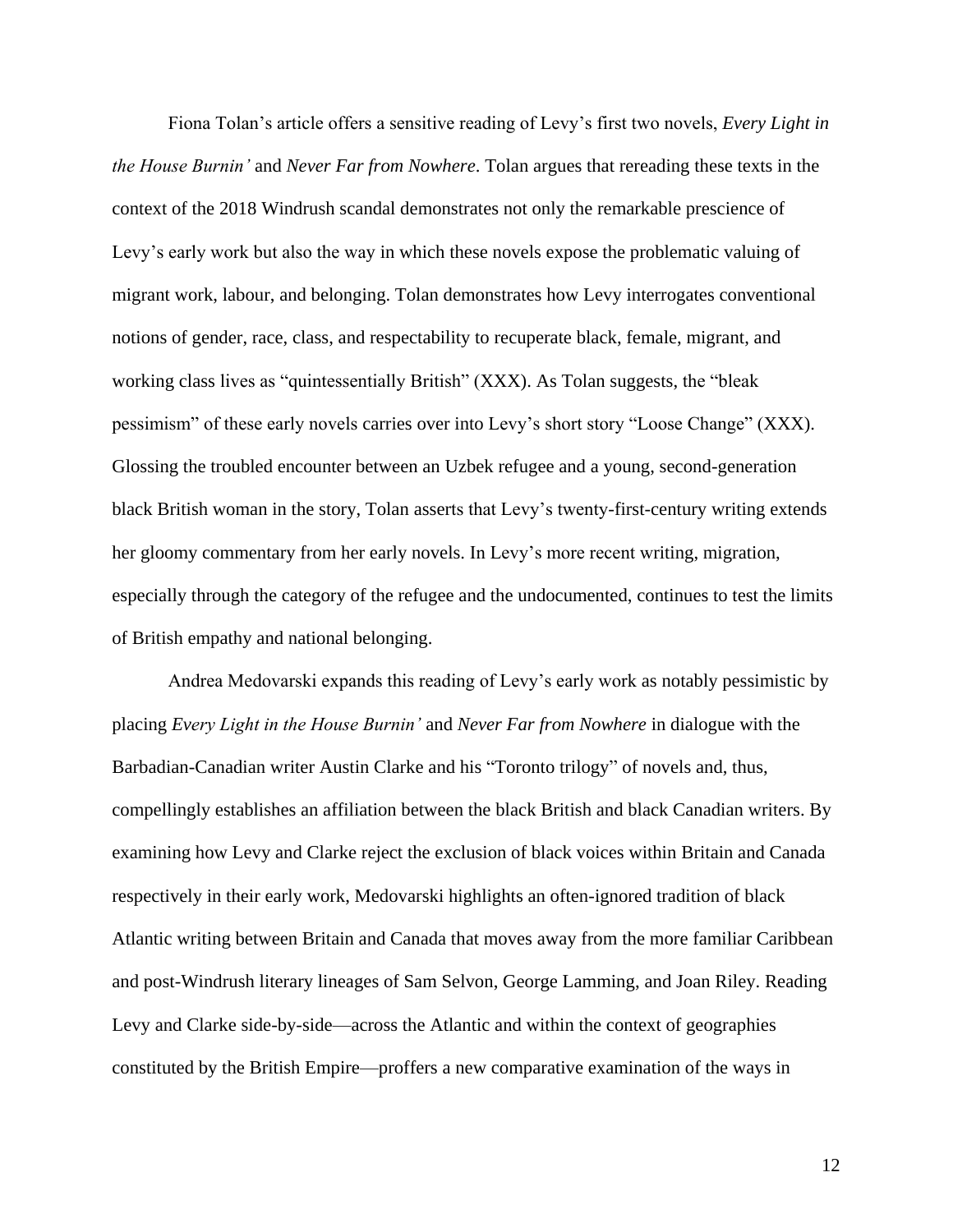which each writer occupies distinctly "pioneering" roles in Britain and Canada respectively (XXX). For Medovarski, the disruptive early work and aesthetics of Levy and Clarke combine through an incisive cross-Atlantic "meta-critique" of Britain and Canada as "liberal democracies" that are supposedly premised on "equality, benevolence, and racial tolerance" but that, in practice, exclude and erase black migrants, citizens, and subjects (XXX).

The representation of anti-black racism in Levy's writing shapes a specific defamiliarizing aesthetics that, as Vedrana Veličković argues, tracks the amnesiac condition of the nation and its inability to grapple with its colonial past. Veličković's article shifts to Levy's third novel, *Fruit of the Lemon*, to suggest that the text is representative of the kinds of antiimperial critiques that Levy would elucidate in her later novels, *Small Island* and *The Long Song*. Eschewing a reading that focuses solely on identity and the self, Veličković instead examines the ideological implications of Levy's aesthetic choices. For instance, she argues that Levy's use of ellipses and multiple openings and endings in the novel captures the textual enunciation of the nation's racial and postcolonial melancholia. Deploying the theoretical insights of Sara Ahmed, Audre Lorde, Paul Gilroy, and Anne Anlin Cheng, Veličković generatively traces how *Fruit of the Lemon* conjures a pronounced black consciousness that attempts to resist the destructive legacies of Empire embedded in Britain's cultural and national identity. The exploration of second-generation black British life in Levy's novel becomes, then, "much more than a personal drama for the protagonists" (XXX). These characters and their social lives are "part of a wider and disputed legacy of the British Empire that continues to disrupt . . . [the] present" (XXX).

Levy's creative demythologization of the British Empire and the unacknowledged racialized constitution of the nation forges what Henghameh Saroukhani identifies as the radical, anti-national, and polemic tendencies in Levy's writing. By interrogating Levy's celebrated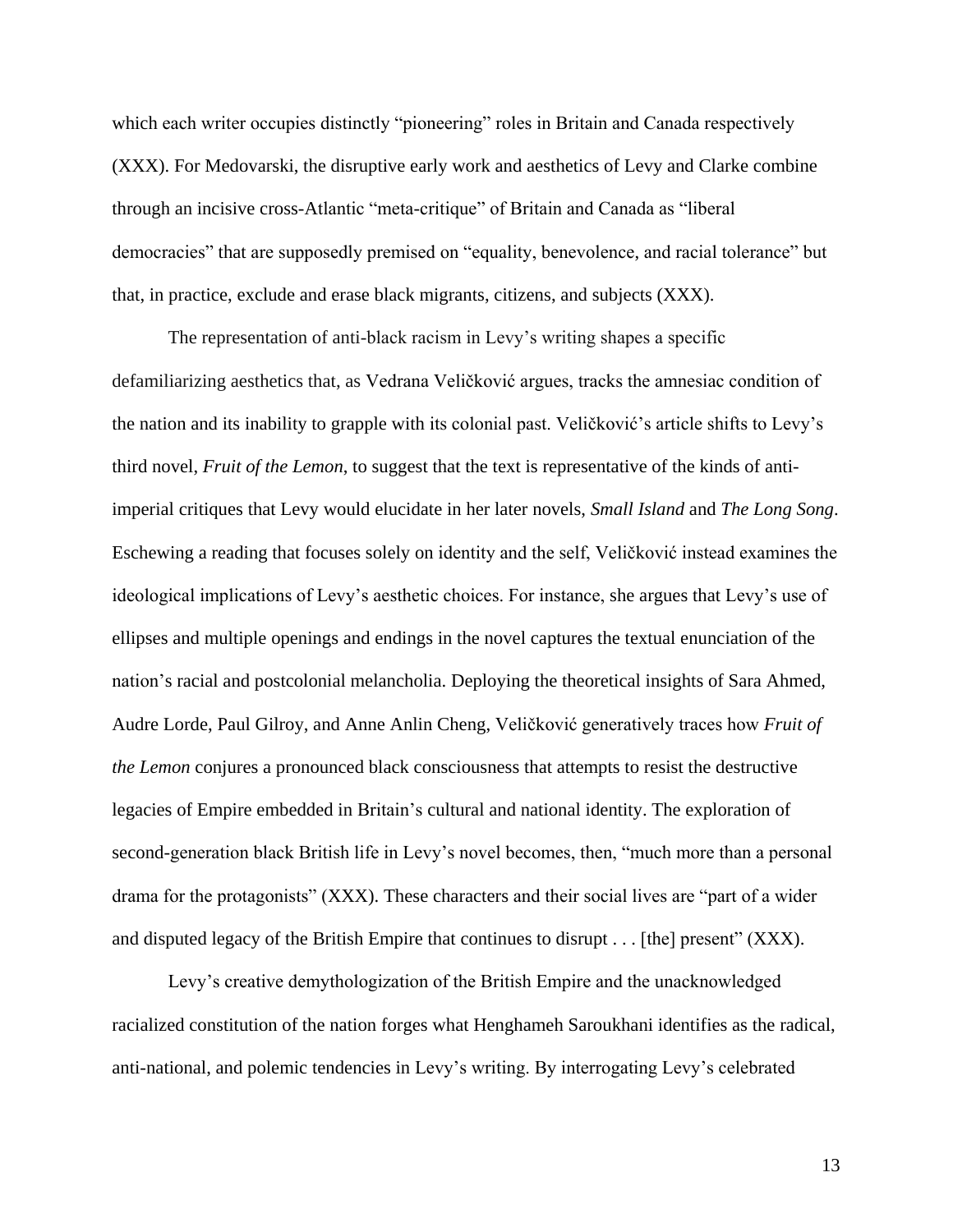novel *Small Island*, Saroukhani analyses how the overlooked polemics of Levy's prose have intensified in the aftermath of Theresa May's hostile environmental policy and the ongoing Windrush scandal. Levy's depiction of 1948 England, Saroukhani provocatively contends, unravels liberal myths of the post-war nation through a searing critique of the welfare state that links universal social welfare with an extended history of colonial management and eugenics. Levy's critique of the nation, exposed through reflexively reading her writing from our contemporary moment, remains restricted, however, to the level of content. For Saroukhani, Levy's condemning anti-national critique is tempered by the novel's cosmopolitan narrative structure, which shapes an optimistic hermeneutics of conciliation in the text. The tension between *Small Island*'s content and form constitutes the novel's conflicted cosmopolitics that, Saroukhani suggests, becomes the ground for the troubling way in which the text remains vulnerable to commemorative projects, such as *Small Island Read 2007*. For Saroukhani, the instrumentalization of the novel's uneven politics exploits Levy's complicated rendering of the period by nationalizing a fundamentally anti-national and anti-colonial text.

Elif Öztabak-Avcı's article expands on a discussion of Levy's anti-nationalism by reading her work within the framework of world literature. In her nuanced exploration of the cross-cultural encounters between servicemen during both World Wars in Levy's work, Öztabak-Avcı compares *Small Island* and the short story "Uriah's War" to demonstrate how Levy translates racist discourse and white supremacy across various imperial and colonial contexts. Levy's writing in both novel and short story form illustrates two distinctive decolonizing aesthetics that, if read comparatively, reveal a cross-generic, transnational critique of empire. Borrowing from Rebecca Walkowitz's notion of "world-themed" fiction, Öztabak-Avcı explores how Levy's work provokes comparative readings and, in the context of the World Wars, deploys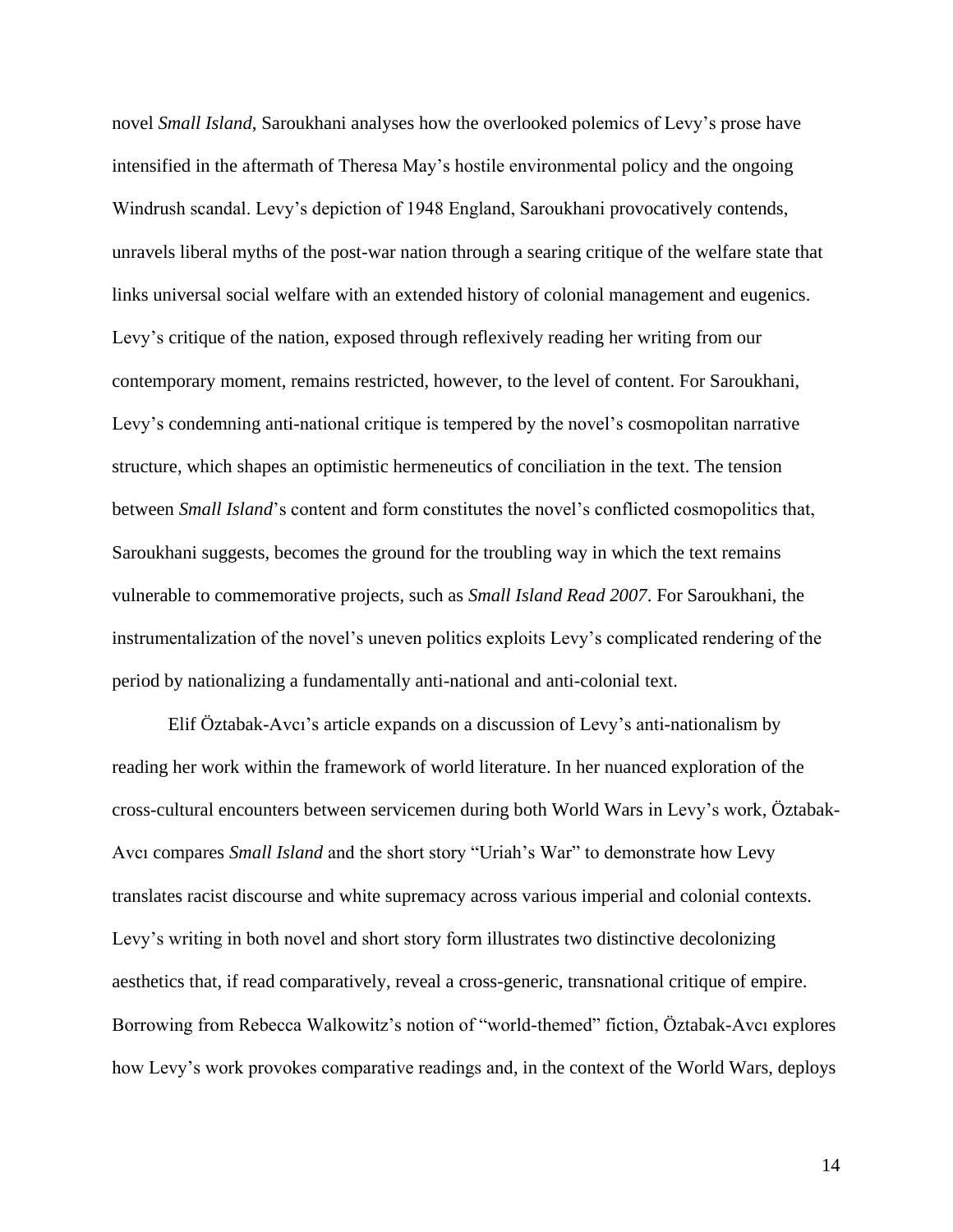these global conflicts to trace unexpected cross-racial forms of solidarity, connection, and animosity. Reading *Small Island* alongside "Uriah's War" not only produces a cross-genre critical praxis but also illustrates how Levy's work intertwines histories of the Ottoman and British Empires to imagine the geographies of Europe, the Americas, and the Middle East in anti-imperial ways.

Levy's exploration of the representational politics of Empire extends to what John McLeod characterizes as her deep-seated interest in familial ties and kinship. McLeod incisively examines Levy's writing in the context of adoption studies to critique a longer history of biocentric models of kinship and family-making in the context of empire and colonial life. As McLeod reminds us, "[i]n the fiction of Andrea Levy, family is the modality in which empire is lived" (XXX). By close reading Levy's representation of biogenetic relations and adoption in *Fruit of the Lemon*, *Small Island*, and *The Long Song*, McLeod argues that, despite Levy's compelling and crucial focus on the cultural and racial politics of adoption, her writing upholds myths of adoption and the logic of biocentric belonging that end up valorising the morbid "blood cultures" of colonial modernity (XXX). Consequently, Levy's representation of adoption elides the materiality of adoptive life and becomes primarily—and problematically—symbolic. As McLeod contends, "[t]he subjectivity of adoptees remains unrepresentable in Levy's writing"  $(XXX).$ 

*The Long Song*, in many ways, encapsulates the complicated and historically situated politics of Levy's oeuvre and thus offers, as Sarah Lawson Welsh demonstrates, a rich resource for teachers and educators. Lawson Welsh delineates her own pedagogical practices in an article that patiently dwells on how *The Long Song*, with its focus on the history of imperial domination and enslavement, can become a vital tool in decolonizing English literary traditions and the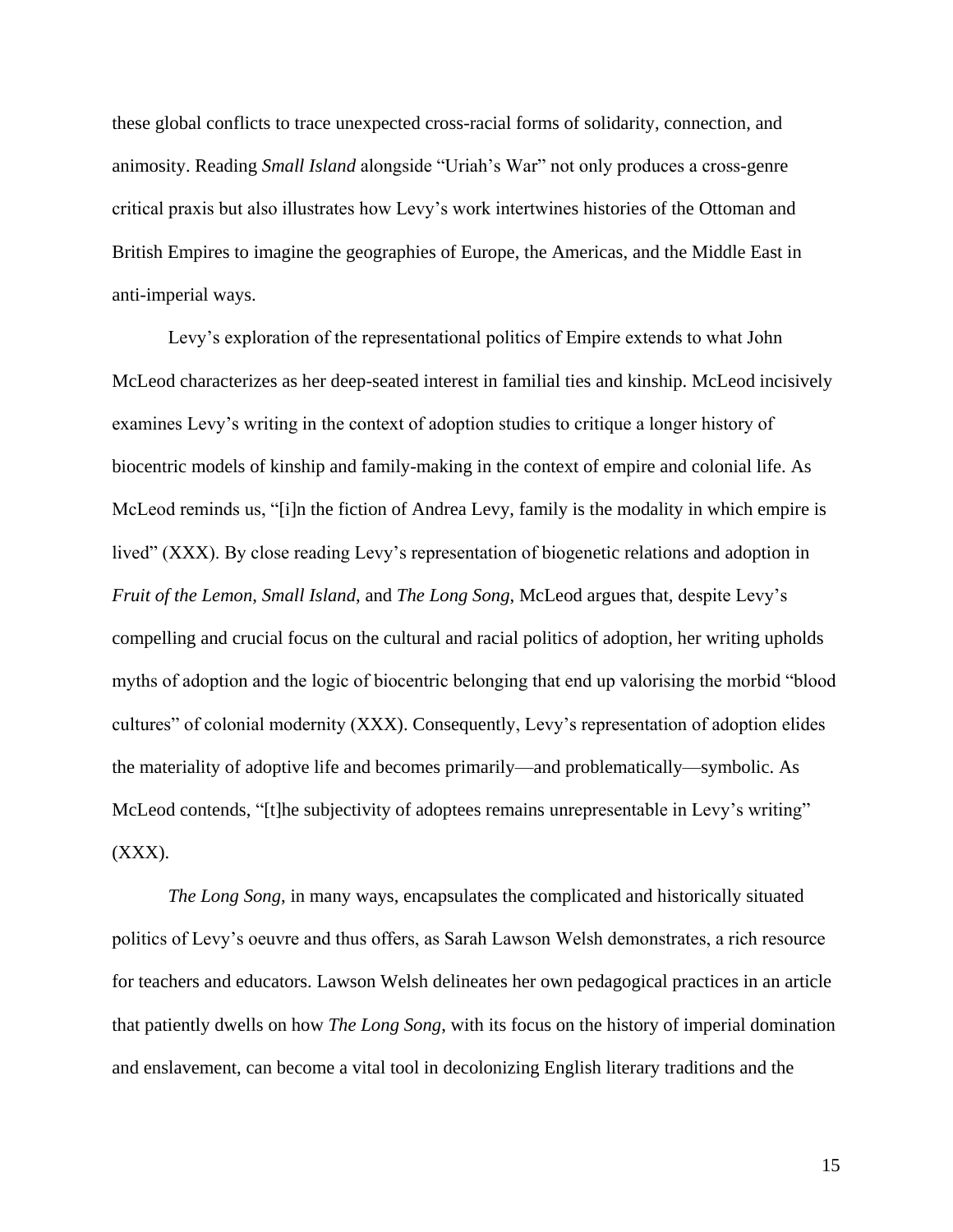discipline more generally. While situated in a British academic context, Lawson Welsh enlists specific contrapuntal teaching strategies that might shape any decolonizing and anti-imperial teaching praxis. Her pedagogical approach to both *The Long Song* and its 2018 three-part BBC television adaptation argues for the need to locate Levy's work within contemporary debates concerning racial justice and what Lawson Welsh calls the necessary "dismantling of colonial monumentality" (XXX). Lawson Welsh crucially turns to the archive and deploys intertextual readings to demonstrate how *The Long Song* is not only a neo-slave narrative but also a novelistic, televisual, and archival text that draws attention to subaltern modes of expression, orality, and storytelling. Levy's engagement with the vexed politics of history-making are illuminated by teaching and reading the larger transnational, Caribbean, and black Atlantic historical archives around her stories—archives that, as Levy's writing exposes, are too often absent or erased.

The televisual adaptation of *The Long Song* testifies to the proliferation of Levy's writing across genres and through its various adaptations, from textual to visual to aural mediums. In what is perhaps the first critical analysis of Levy's work in the context of theatre and sound studies, Deirdre Osborne examines Levy's distinctive multimodality through an analysis of the acclaimed 2019 Royal National Theatre (RNT) staging of *Small Island* and the novel's audiobook (2015). For Osborne, the theatrical adaptation of *Small Island* needs to be understood through the racial and cultural politics of contemporary British theatre, which has traditionally marginalized black British voices and playwrights. While *Small Island*'s first season at the RNT was, as Osborne importantly puts it, "indubitably" a "landmark" event that "bears out a celebratory intention and suggests a measure of responsiveness to longstanding criticism of the institution's lack of diversity" (XXX), the production nonetheless reveals "fault lines in the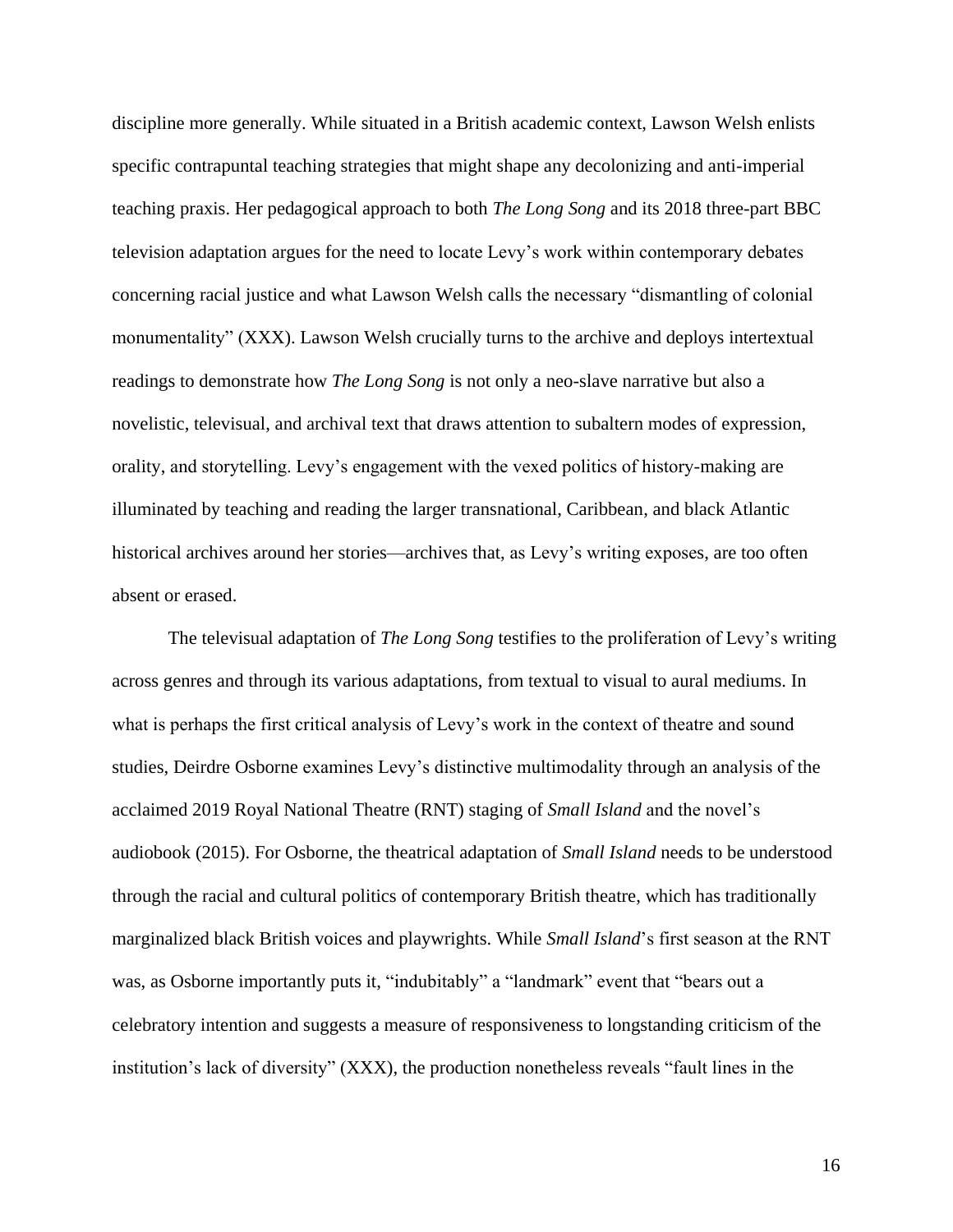mainstream British theatre complex which require closer examination" (XXX). The mediation of Levy's prose through the culturally dominant structures of the RNT demonstrates the continued neglect of black cultural producers in the theatre industry and, as such, the play fundamentally dilutes Levy's radical anti-imperial, black politics—a politics that is recuperated via the sonic sensibilities of *Small Island*'s audiobook.

If the multiple adaptations of Levy's writing reveal the renewed cultural, aesthetic, and political life of her work, then, Michael Perfect argues, her archive and late unpublished material testify to the longstanding diversity of her artistic impulses. In 2019 Perfect was granted exclusive access to Levy's personal archive. Since then he has continued to study it at the BL, where it has been deposited in accordance with her wishes. Drawing extensively on material from this archive, he reflects on links between Levy's published and unpublished work and her views on ongoing and unfulfilled projects. He discusses two of these projects in particular detail: a documentary series on the entangled history between Britain and the Caribbean that, in collaboration with others, Levy developed and pitched (as above, unsuccessfully) to the BBC, and *The Adventures of Mrs Seacole*, a screenplay Levy completed in 2012 based on Mary Seacole's autobiography. Levy's late unpublished work, Perfect fascinatingly charts, highlights not only the continuation of her multimodal sensibility (through the genre of screenwriting and the labour of show running, for instance) but also her increasing political, and indeed critical, engagement with national institutions like the BBC and the National Theatre as cultural gatekeepers whose claims to be "chang[ing] their practices so that they become more diverse and inclusive of British minority ethnic people" continue to ring hollow (XXX). While her novels became mainstream, Levy's critique of imperialism and the continued neglect of black British history and life remained unpalatable to the arbiters of Britain's cultural institutions.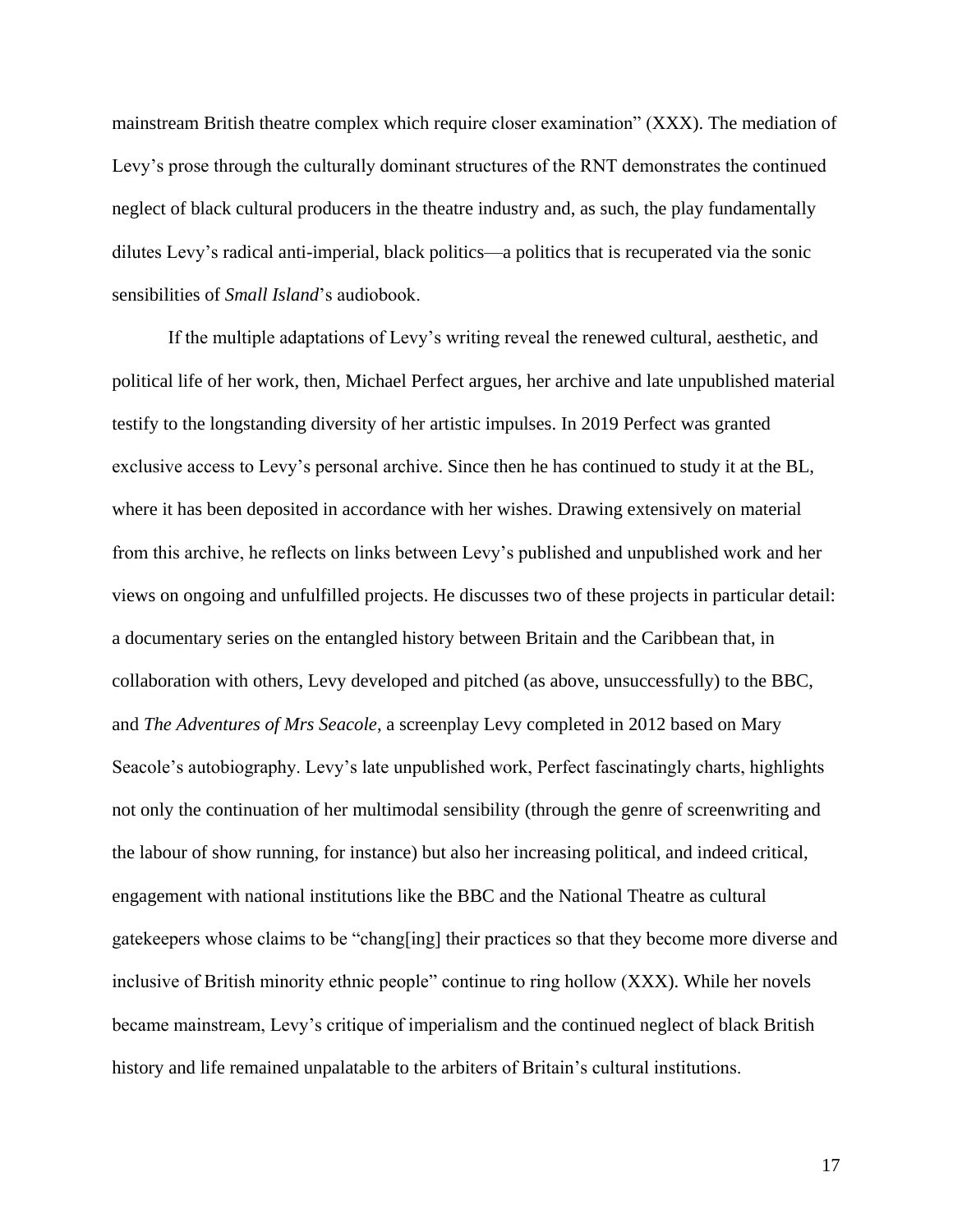We conclude our special issue with something truly special: posthumous work by Levy herself. With the kind permission of Mayblin, we are delighted to make available here for the first time two excerpts from Levy's unpublished screenplay *The Adventures of Mrs Seacole*, as well as the short piece "Two." The *Seacole* excerpts have been selected by Perfect and Mayblin. They offer readers a sense of Levy's screenplay as a whole and exhibit her characteristic wit, liveliness, and humour. "Two" was discovered in Levy's archive after her death, handwritten in one of her notebooks. A poignant reflection on Levy's own terminal illness and death, it was dramatized on BBC Radio 4 in 2020 as part of a special programme on Levy. However, it has not, until now, been published in full in print. It appears here with a short introduction by Mayblin. These posthumous pieces have been edited for publication by Mayblin and Perfect, but the edits made were minimal; the work is very much Levy's, and we are conscious that it will generate enormous interest and excitement. This special issue inaugurates Levy studies by exploring the different afterlives of her urgent, innovative, multimodal work, and we are privileged to bring it to a close with previously unseen pieces of that work.

#### **Acknowledgements**

The bulk of the work of this special issue took place during the COVID-19 pandemic, a time when many were struggling with increased and complicated workloads, care duties, and uncertainty. We would therefore like to thank our contributors who brilliantly wrote and edited their articles in the midst of the pandemic and the many blind reviewers of this double issue who took the time during a difficult year to offer their feedback. Faye Halpern and Michael T. Clarke (*ARIEL*'s co-editors) and Brigitte Clarke (*ARIEL*'s administrative assistant) were additionally indispensable. We are grateful for their professionalism, support, and care in bringing together this collection. We also want to express our immense gratitude to Gary Younge, whose eloquent and moving tribute to Levy opens this special issue. Lastly, we want to thank Bill Mayblin, who became a co-editor of sorts by sharing and editing Levy's unpublished work as well as writing his own deeply insightful prefatory remarks. Indeed, we are indebted to everyone who contributed so generously in shaping this collaborative in memoriam issue dedicated to the work of one of the leading figures in contemporary literature.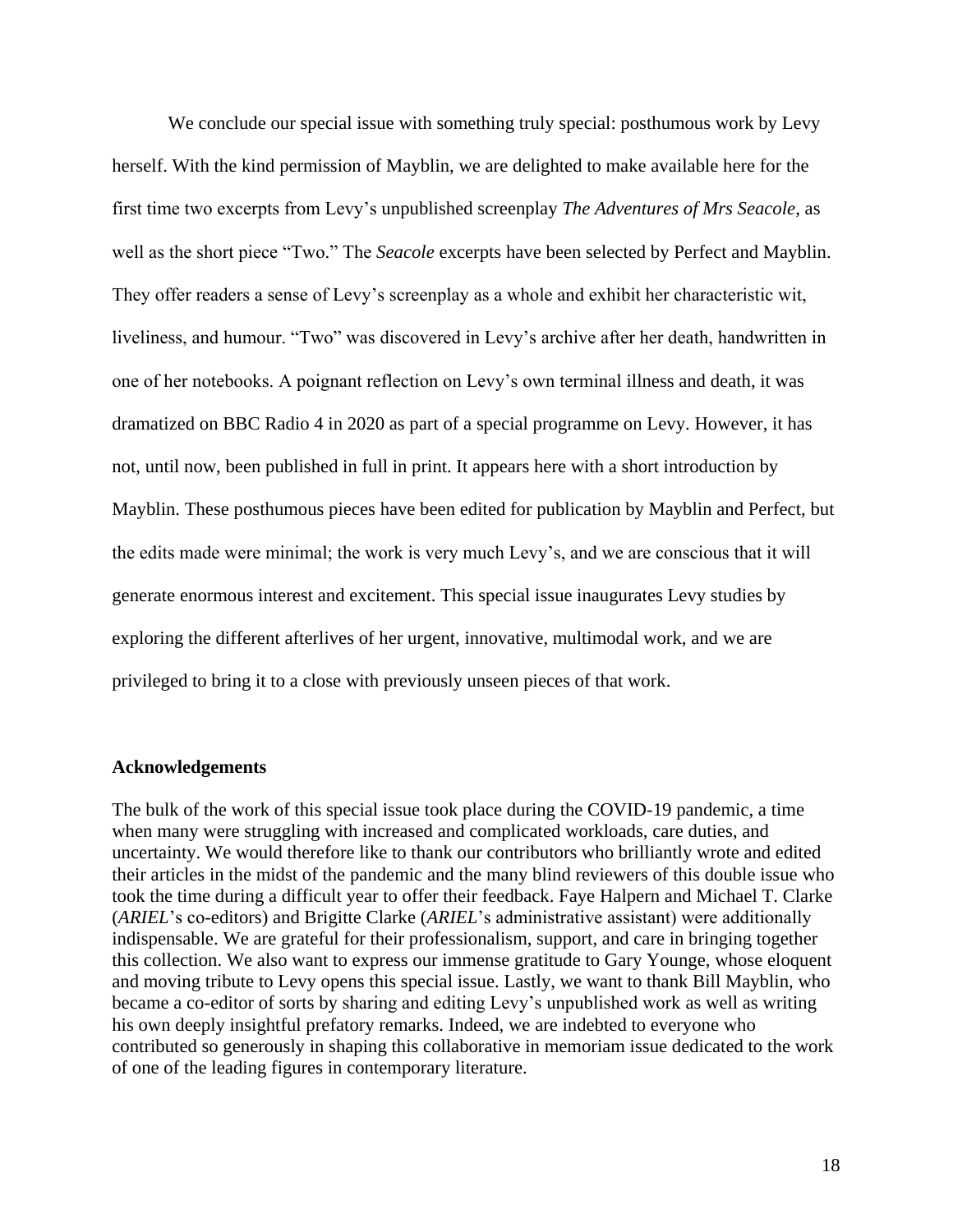## Works Cited

- Baxter, Jeannette, and David James. "Towards Serious Work." *Andrea Levy: Contemporary Critical Perspectives*, edited by Baxter and James, Bloomsbury, 2014, pp. 1-8.
- Chandler, Mark. "*Small Island* Author Andrea Levy Dies, Aged 62." *The Bookseller*, 15 Feb. 2019, thebookseller.com/news/andrea-levy-bestselling-writer-small-island-dies-aged-62- 953981. Accessed 30 May 2021.
- "Complete Archive of Award-Winning Novelist Andrea Levy (1956-2019) Acquired for the Nation." *British Library*, 6 Feb. 2020, bl.uk/press-releases/2020/february/andrea-levy.
- Greer, Bonnie. "Empire's Child." *The Guardian Weekend*, 31 Jan. 2004, pp. 32-39.
- Jaggi, Maya. "The Art of Prescience." *Wasafiri*, vol. 34, no. 4, 2019, pp. 3-7.
- Knepper, Wendy. "Introduction: Andrea Levy's Dislocating Narratives." *Andrea Levy*, special issue of *EnterText*, no. 9, 2012, pp. 1-13. *brunel.ac.uk*, brunel.ac.uk/creativewriting/research/entertext/documents/entertext09/2-Introduction-FINAL.pdf.
- Levy, Andrea. "Andrea Levy Interviewed by Sarah O'Reilly." National Life Stories: Authors' Lives, catalogue reference C1276/59, British Library Board, 2014.
- ---. *Every Light in the House Burnin'.* Review, 1994.
- ---. *Fruit of the Lemon*. Review, 1999.
- ---. "An Interview with Andrea Levy." By Charles Henry Rowell, *Callaloo*, vol. 38, no. 2, 2015, pp. 259-81.
- ---. *The Long Song*. Headline Review, 2010.
- ---. "Loose Change." *Underwords: The Hidden City*, Maia, 2005, pp. 67-76.
- ---. *Never Far from Nowhere*. Headline, 1996.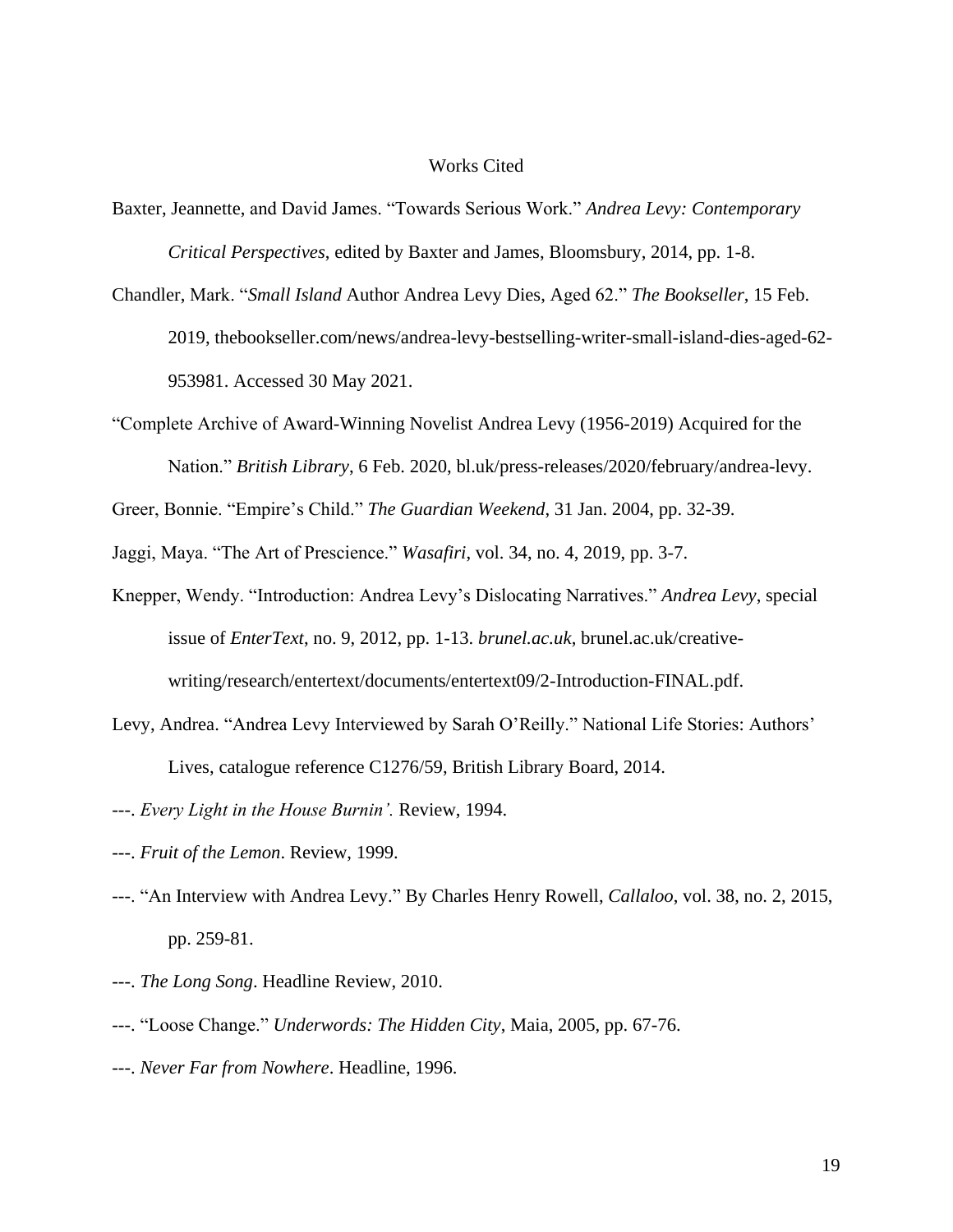*---. Small Island.* Headline Review, 2004.

---. "Uriah's War." *Six Stories and an Essay*, Tinder, 2014, pp. 113-27.

Preston, Alex. "*Rainbow Milk* by Paul Mendez review—Beautiful and Distinctive." *The Guardian*, 5 May 2020, theguardian.com/books/2020/may/05/rainbow-milk-by-paulmendez-review-beautiful-and-distinctive. Accessed 15 Jan. 2021.

Selvon, Sam. *The Lonely Londoners*. Penguin Classics, 2006.

"*Small Island*—Learning Guide." *National Theatre Collection*,

media.bloomsbury.com/rep/files/nt\_small-island-learning-guide.pdf.

*Small Island Read 2007*. *bristolreads.com*, bristolreads.com/small\_island\_read/index.html.

Accessed 2 May 2020.

Younge, Gary. "After a Life of Striving, Andrea Levy Got the Acclaim She Deserved." *The* 

*Guardian*, 15 Feb. 2019, theguardian.com/books/2019/feb/15/andrea-levy-fight-

recognition-truly-deserved-politics. Accessed 15 Jan. 2021.

#### **Notes**

 $\overline{a}$ 

<sup>&</sup>lt;sup>1</sup> There are two key publications that have explicitly sought to assemble new approaches to Levy's work. The first, a special issue of the e-journal *EnterText* (2012), examines topics such as home, identity, slavery, Empire, and postmemory, and includes comparative readings with other black British women writers. It situates its central preoccupation with Levy's "politicized aesthetics"—that is, the way in which her writing "challenge[s] dominant accounts of history, culture and identity" (2). Guest editor Knepper frames Levy's writing within a postcolonial feminist framework that "renews realist modes of writing" and "gives voice to postcolonial subjects" (10). The second, the book *Andrea Levy: Contemporary Critical Perspectives* (2014), edited by Baxter and James, brings together chapters that examine issues such as class, race, and narrative form. While Baxter and James continue to attend to the "poetics and politics of Levy's fiction" (8), the focus in this collection remains largely on form. This collection seriously addresses the aesthetic complexities within Levy's oeuvre—"her formal and rhetorical inventiveness" (8)—in ways that anticipate the multi-form transformation of her writing in the years to come.